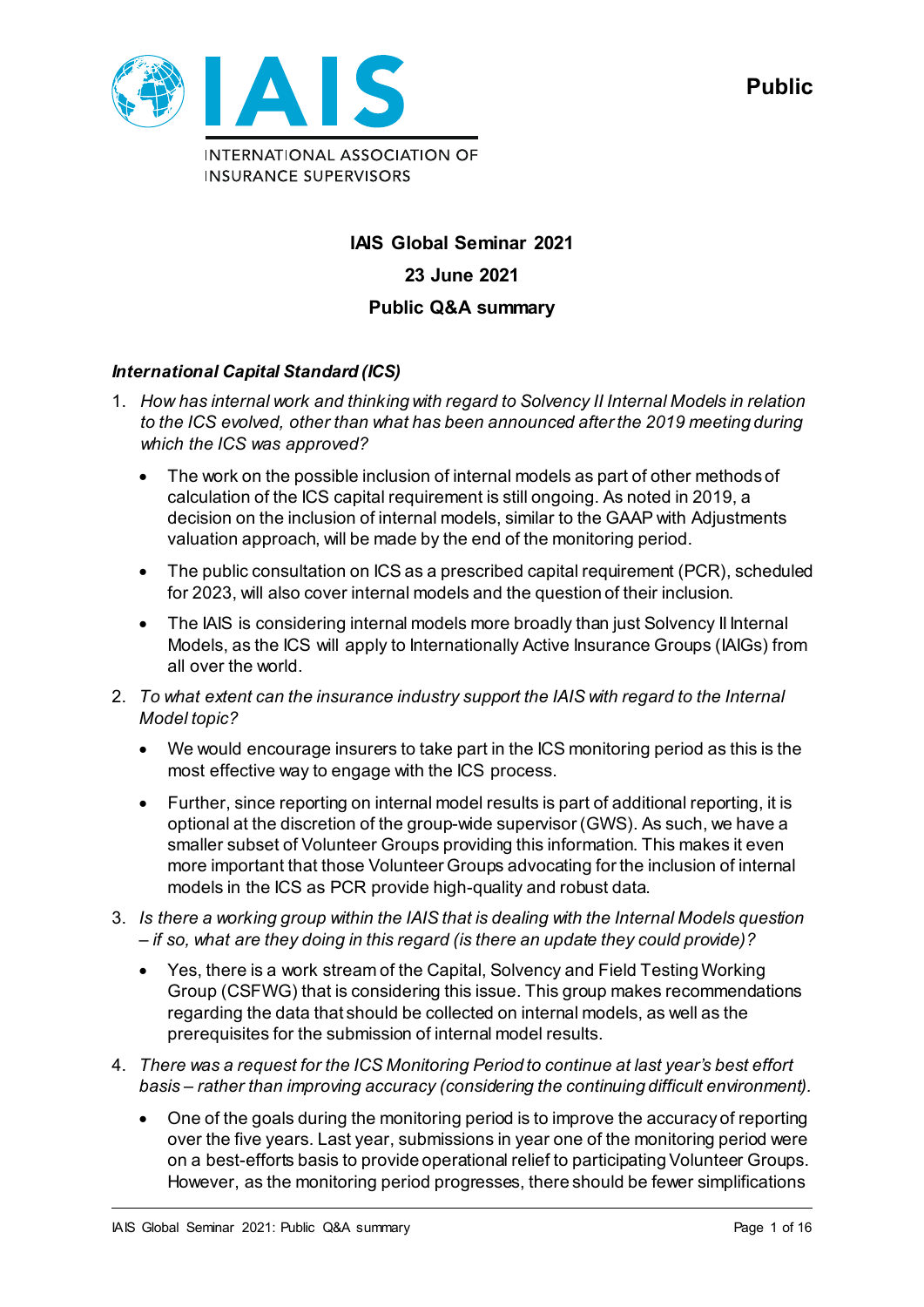

and simplifying assumptions. The IAIS is not asking that full systems be developed immediately for ICS calculations, but rather that the reliance on these simplifications decrease over the monitoring period. We have seen that simplifications can have an impact on the overall solvency ratio. As such, we have asked Volunteer Groups to begin improving the accuracy of reporting so that we can appropriately assess the ICS performance.

- 5. *Monitoring Period: the pandemic has limited the opportunity for relevant stakeholders to meet to discuss the outcomes of the ICS – hence there is fear that the ICS Monitoring Period may not be as effective. How is the IAIS making sure the Monitoring Period is effective despite the current challenges and is the IAIS considering extending the Monitoring Period?* 
	- The IAIS has continued its direct engagement with Volunteer Groups, through virtual means, including regular check-ins during the reporting period for the first year of the monitoring period, as well as a workshop to discuss the results and the analysis conducted. In addition, the IAIS held an ICS Stakeholder Event in early June to provide an overview of the first year of the monitoring period and communicate changes to the specifications for year two.
	- Despite the pandemic, the ICS project remains firmly on track and we have no plans to extend the monitoring period. In setting our 2021-2022 Roadmap, the IAIS ExCo agreed that delivering on the further refinement of the ICS during the remaining four years of the monitoring period remains a key priority for the IAIS and that there was no need to adjust this workplan at this time.
	- For last year's data collection, due to Covid-19, we adjusted some of our timelines for data submission and discussions in supervisory colleges. Despite this, we still managed to have very good engagement with Volunteer Groups from all parts of the world. ICS also moved from being a "policy development" project to a "supervisory" discussion, as despite the shorter timeframes we still managed to receive very helpful feedback from GWSs and supervisory colleges about ICS performance. This substantial feedback from Volunteer Groups and supervisors will contribute to further refinements during the monitoring period.
	- In common with other implementation monitoring periods for other international standards, the five-year monitoring period for the ICS was set to allow it to capture an economic cycle. The events thrown at us during 2020/21 provided more than enough data points and evidence of a stress event. Therefore, there is no reason to further extend the monitoring period.

## *Aggregation Method comparability*

- 6. How does the IAIS plan to engage with the stakeholders other than a planned consultation towards the end of the year?
	- Many of the comments received during the public consultation requested clarification of the terminology used. Clarity of interpretation is intended to be addressed as part of the development of the criteria.
	- The IAIS received numerous comments that provided valuable input for further advancing this work. The feedback received, to the extent that it is consistent with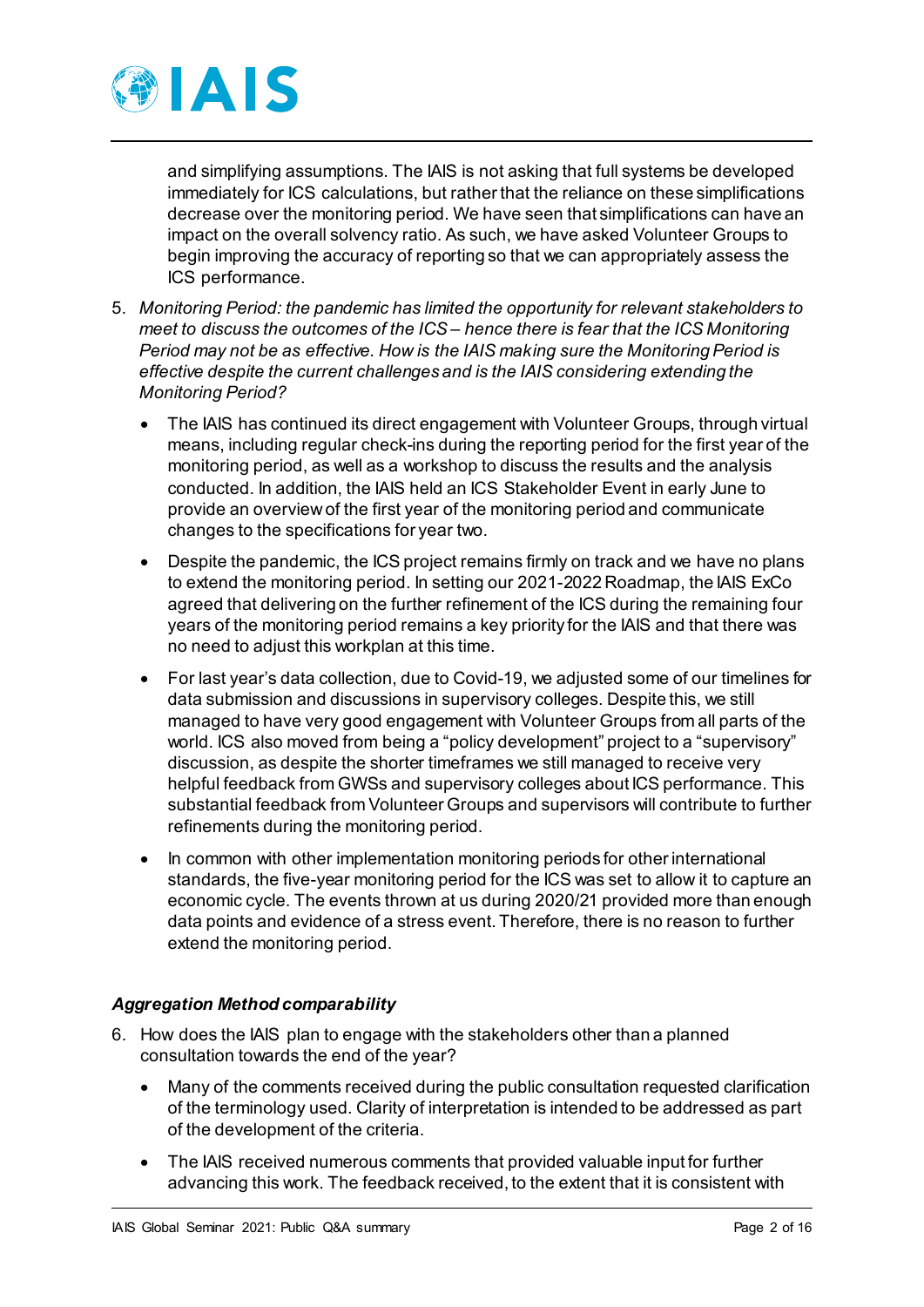

and does not contradict the high-level principles and/or previous IAIS decisions regarding comparability, will be considered in the development of the draft criteria.

• Once draft criteria are agreed, there will be a public consultation. Further stakeholder input on this topic is, of course, always welcome.

#### *Data collection*

- 7. *A topic of concern raised was the Covid-19 data collection, which has been rather demanding. It would be good to get a sense as to how future requests will be coordinated (with national supervisors, GIMAR, consultations etc.) and whether they will be more focused.* 
	- Last year we streamlined the Global Monitoring Exercise (GME) to focus purely on monitoring the impact of Covid-19 on the insurance sector. To provide operational relief to the industry, Covid-19 targeted data collections were reduced in scope compared to the regular GME data collections. Their frequency was increased because of the need to more closely monitor the impact of the pandemic on the global insurance industry. From liaising with insurance groups either directly, through workshops or in international virtual meetings, the output of the targeted Covid-19 assessment was insightful and appreciated, not only by our Members but also by participating insurers. It has also been important to monitor the impact of Covid-19 on the global insurance sector to be able to report on its operational and financial resilience as well as on the potential vulnerabilities towards the Financial Stability Board (FSB) and the G20.
	- The IAIS has suspended the Covid-19 data collections, with the possibility to restart collecting Covid-19 data for instance in the case of significant financial market downturns. Future requests will be coordinated with our Members. Developments in financial markets are monitored closely through our financial markets risk dashboard. Lessons-learned from last year's Covid-19 data collections and this year's regular GME will feed into the further improvement of next year's data collections – and future consideration of whether there is room to reduce market fragmentation in supervisory reporting on key indicators.
- 8. *What is the IAIS' view on the level of burden insurers face in data collection exercises? Is it robustly justified? What would be the potential solution to keep the burden to the minimum necessary level, while also taking account of proportionality considerations?* 
	- The IAIS always seeks to adopt a proportionate approach in developing our data collection exercises. We only ask for data that is relevant to the issues we are trying to assess and/or monitor.
		- For the ICS, we believe insurers recognise the importance of the data collection to allow for effective analysis to ensure the ICS represents a standard that appropriately captures risk.
		- $\circ$  For the GME, the data request is focused on collecting a proportionate set of data to effectively assess emerging risks in the global insurance sector.
		- $\circ$  If firms have specific data requests that they have concerns about or suggestions on alternative data sources, we would welcome feedback on these issues.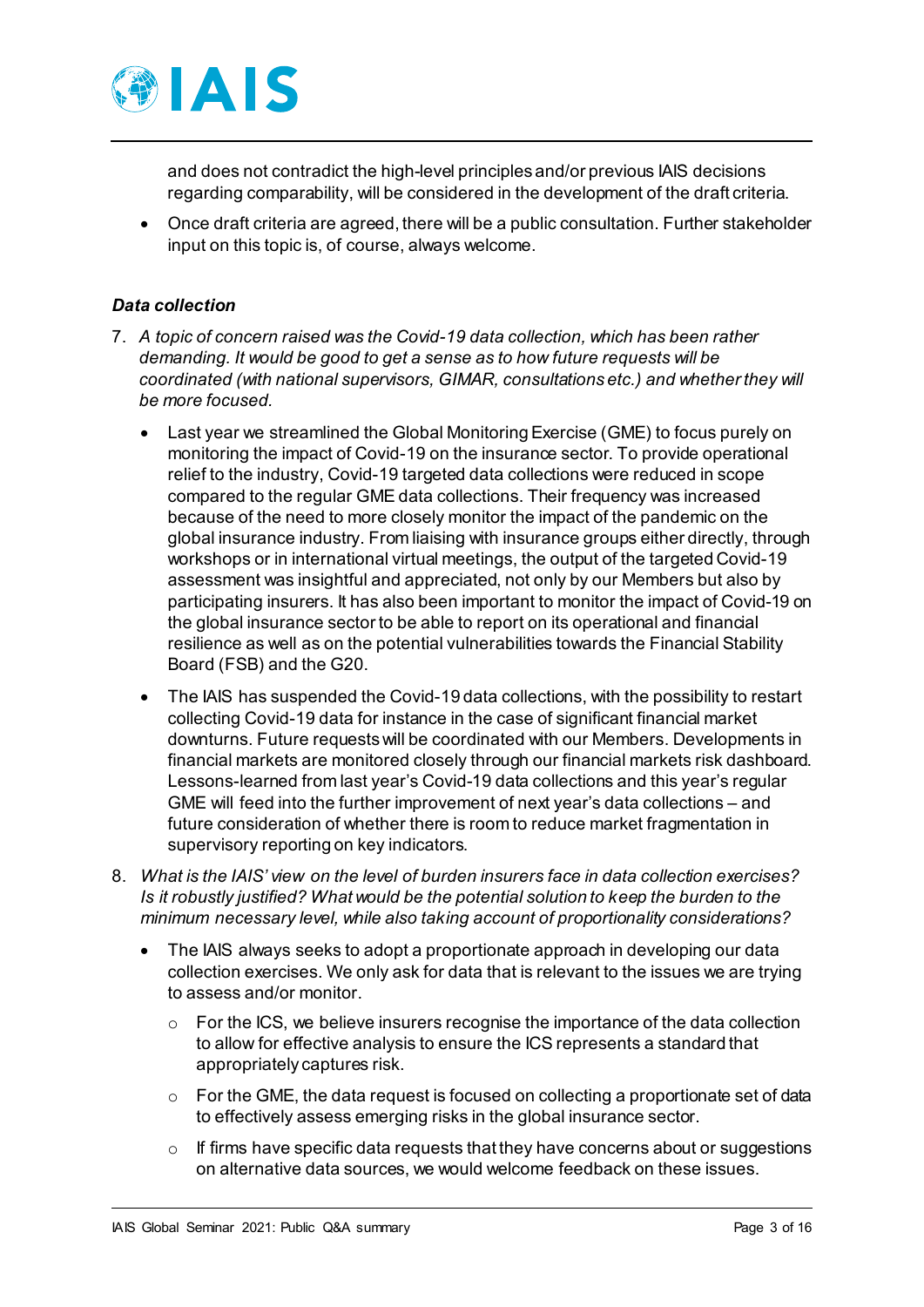

- $\circ$  Last-year we streamlined the GME to focus purely on monitoring the impact of Covid-19 on the insurance sector. To provide operational relief to the industry, Covid-19 targeted data collections were reduced in scope compared to the regular GME data collections. An increased frequency was necessary to monitor the impact of the pandemic on the global insurance industry.
- $\circ$  Going forward, the IAIS has decided to suspend the Covid-19 data collections, with the possibility to restart collecting Covid-19 data for instance in case of significant financial market downturns.
- $\circ$  Lessons learned from data collections will feed into the further improvement of next years' data collections.

#### *IAIS Holistic Framework*

- 9. *Concerns have been raised on how the liquidity metric being developed as an ancillary indicator for individual insurer monitoring (IIM) will be used in practice by the IAIS or individual supervisors. What is the current IAIS thinking in this regard?* 
	- The GME takes a holistic approach by looking at potential risks arising both from sector-wide trends with regard to specific activities and exposures, but also from the possible concentration of systemic risks at an individual insurer level arising from these activities and exposures. Liquidity risk is one of the key exposures that we monitor at both the individual insurer and sector-wide level.
	- In the GME, the IAIS can make use of ancillary indicators. Ancillary indicators do not affect the total individual insurer systemic risk score. However, they may provide additional context that can inform the overall assessment.
	- The IAIS is currently developing liquidity metrics as ancillary indicators. These liquidity metrics will serve as a tool for the IAIS to assess insurers' liquidity exposures as part of the GME. They will not be a binding requirement, but rather a monitoring tool, and will help identify trends in insurer and insurance-sector liquidity risks. A first such metric was consulted upon, the "insurance liquidity ratio", which intentionally is a simplified factor-based measure aimed at monitoring liquidity risk developments without creating additional reporting burden for insurers participating in the GME (IIM). As part of the next phase of this work, the IAIS will consider whether additional granularity is needed in developing other approaches, for instance the company projection approach, which uses insurers' projections of cash flows to assess liquidity risk.
	- Separately, as part of the Holistic Framework supervisory material, the IAIS enhanced the enterprise risk management requirements in ICP 16 to more explicitly address liquidity risk, and published an Application Paper last year providing more practical guidance for supervisors to implement these new requirements. ERM requirements are tailored to the nature, scale and complexity of an insurer's activities that lead to increased liquidity risk exposures and risk amplification effects related to their size. So it is important to note that the development of liquidity metrics as part of the GME serves a different purpose– and is not linked to supervisory requirements.
- 10. *What are the emerging conclusions of the IAIS discussions on the potential build-up of systemic risk in the global insurance sector based on the outcome of the 2021 GME*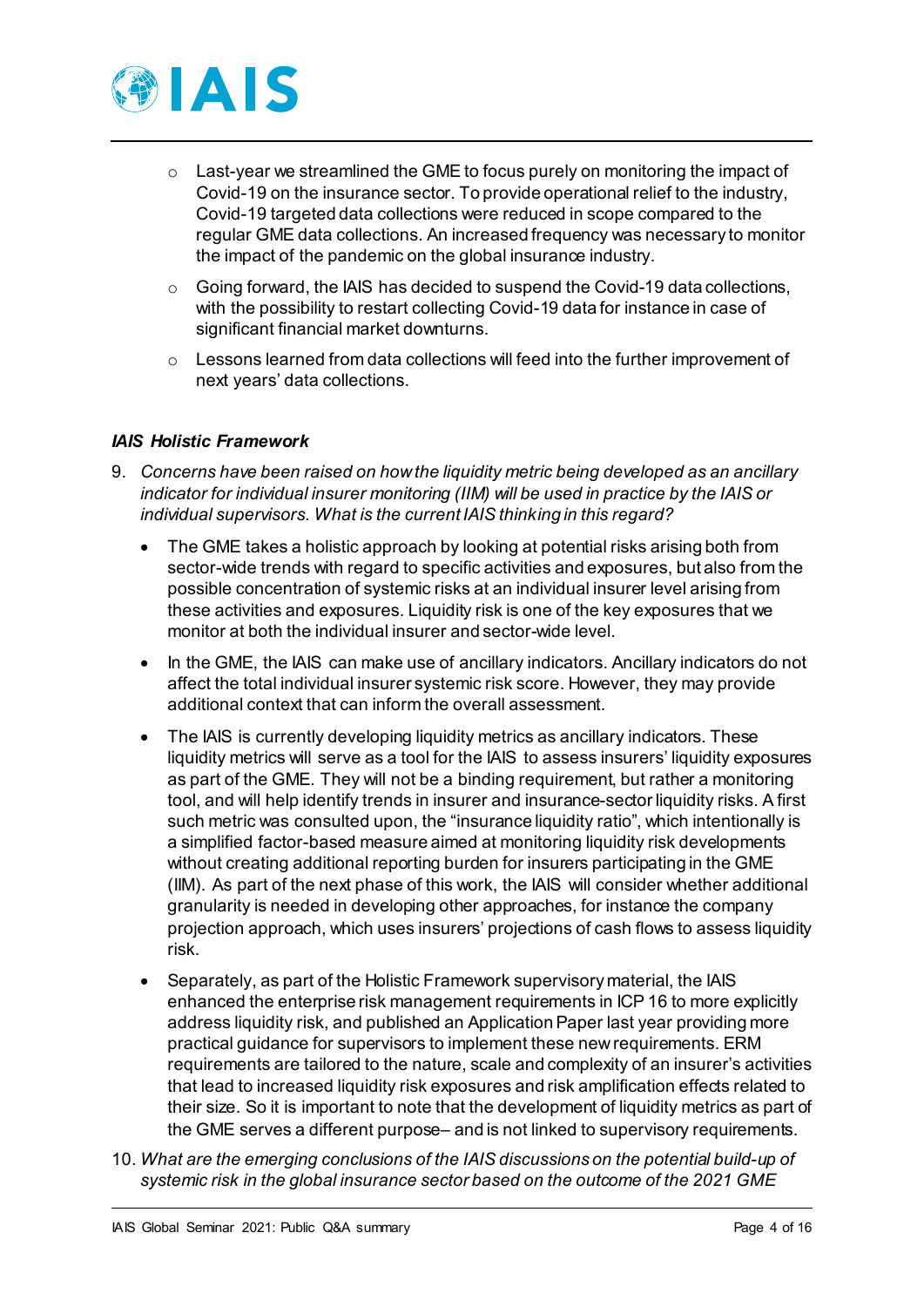

*(which happened after adoption of the holistic framework)? Are there any key themes that the IAIS already has in mind?* 

- During the [Global Seminar panel discussion](https://www.iaisweb.org/page/events/global-seminar/virtual-event-2021/global-seminar-videos-2021/), we provided an update on the outcomes of the 2020 GME, which was focused on the impact of Covid-19 on the global insurance sector.
- 11. *What are the most important global market trends and developments that the IAIS is assessing at the present time? How is the IAIS coordinating this assessment of trends and developments with other standard setters, including the Financial Stability Board? How has the IAIS revised its risk dashboard in light of Covid-19 risks and challenges?* 
	- The GME is the IAIS' risk assessment framework to monitor key trends and financial stability risks and the potential build-up of systemic risk in the global insurance sector. It allows the IAIS to provide a financial stability perspective on the global insurance sector in the international policy debate, through our reports to the FSB, which coordinates inputs across all financial sectors and reports to the G20. For the July G20 meeting, the FSB will report to the G20 on lessons learnt from Covid-19, to which the IAIS has provided an insurance sector perspective. The IAIS also reports on the key outcomes of the GME to its other main stakeholders, which are the insurers participating to the GME, through workshops and insurer reports, and the public through the Global Insurance Market Report (GIMAR).
	- In the 2021 GME, four thematic global insurance sector areas of focus were identified, which will be assessed more closely going forward:
		- The low interest rate environment. Covid-19 has triggered unprecedented monetary policy interventions, further deepening interest rates in many jurisdictions. This has direct effects on insurers, for instance through profitability strains, as well as indirect effects from associated management actions, such as potentially reaching for yield and changing business models by altering life insurance product offerings and transferring (parts of) the (re)insurance business. Relatedly, the private equity industry has a growing interest in acquiring life insurance assets, which has the potential to increase risk in the global insurance sector and financial system.
		- Increased credit risk. Sovereign and corporate debt levels are at historic levels. This could lead to credit spreads widening, defaults and rating changes. Insurers, as substantial fixed-income investors, need to manage this risk in their asset and liability portfolios. Relatedly, insurers may be taking on more credit risk in their search for yield in this low interest rate environment.
		- o Cyber risk. Cyber risk was already increasing before the pandemic, however during the pandemic a rising number of cyber-attacks was recorded (in terms of numbers, impact and sophistication). Recent trends such as increased remote working, the shift to digitalisation and rise of new technologies increase cyber risk going forward. Insurers face risks both as firms that can themselves be attacked and as underwriters of these risks.
		- Climate risk. Climate risk impacts insurers on both sides of the balance sheet, and is global and system-wide in nature. It can stress economies and cause market disruptions that affect both policyholders and insurers. More frequent catastrophes can put pressure on insurers' business models and make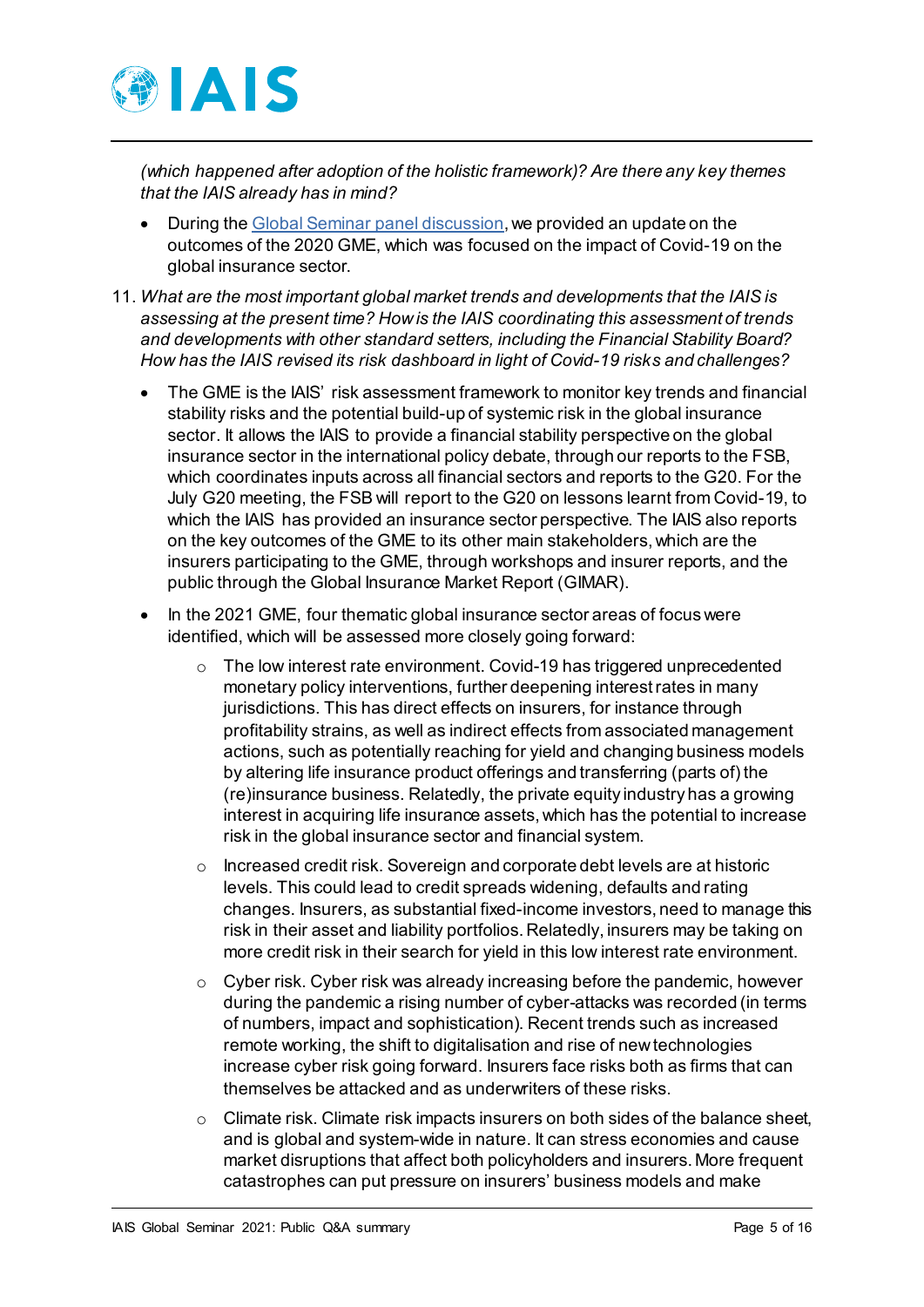

insuring some risk unaffordable for customers or difficult to cover for insurers. Climate risks can be either physical, directly affecting the insurance business, or transitional, affecting insurers' portfolios as assets are repriced. In 2021, the IAIS climate risk assessment will focus on the impact on the asset side of insurers.

- The IAIS also monitors key developments in financial markets using a risk dashboard and data from external providers. This complemented the monitoring of confidential data from insurers and supervisors. Key categories monitored in the risk dashboard are insurers' financial market performance (eg insurers equity prices, insurers' debt yields and spreads), insurers' credit ratings and rating outlooks, the macroeconomic outlook, and the performance of key asset classes such as sovereign and corporate bond markets (yields, spreads, ratings and rating outlooks) and real estate markets.
- 12. *What have been the key findings of the ongoing monitoring by the IAIS and relevant group-wide supervisors of internationally active insurance groups and how has this influenced the development of IAIS guidance?* 
	- The IAIS targeted Covid-19 data collection concluded that despite a significant initial shock to financial markets caused by the pandemic, the global insurance sector demonstrated both operational and financial resilience, aided by supervisory measures providing operational relief and by significant monetary and fiscal support measures in financial markets in certain regions.
	- This year, we are performing the regular GME the process as it was initially designed – with the aim to monitor key risks and trends and detect the possible buildup of systemic risk in the global insurance sector.
	- More broadly, the GME also feeds into our annual Roadmap process. Any significant insurance sector trends of risks that we think are important to address in terms of our mission of policyholder protection and contributing to global financial stability will be the subject of further standard setting, guidance on supervisory practices or supervisory capacity building, as appropriate. The outcome of the GME this year, plus the current GIMAR special topic on climate risk, will provide key input into further shaping our work programme.
	- In addition, our annual CRO Roundtable (which is part of the GME process) also feeds into the Roadmap process. Here we have discussed risks posed from the lowfor-long interest rate environment, credit risk, cyber risk and climate risk.

## *Technological innovation*

- 13. *The COVID-19 crisis has clearly demonstrated the importance of digital communication for business continuity and accelerated consumers' expectations of being able to carry out paperless transactions. How does the IAIS align its work to this?* 
	- The IAIS identified digitalisation and technological innovation issues as an important part of its Strategic Plan. The crisis definitely accelerated the demand for, and supply of, digitalised applications to maintain the ongoing resilience of insurers as well as to ensure the delivery of uninterrupted, high quality services to policyholders.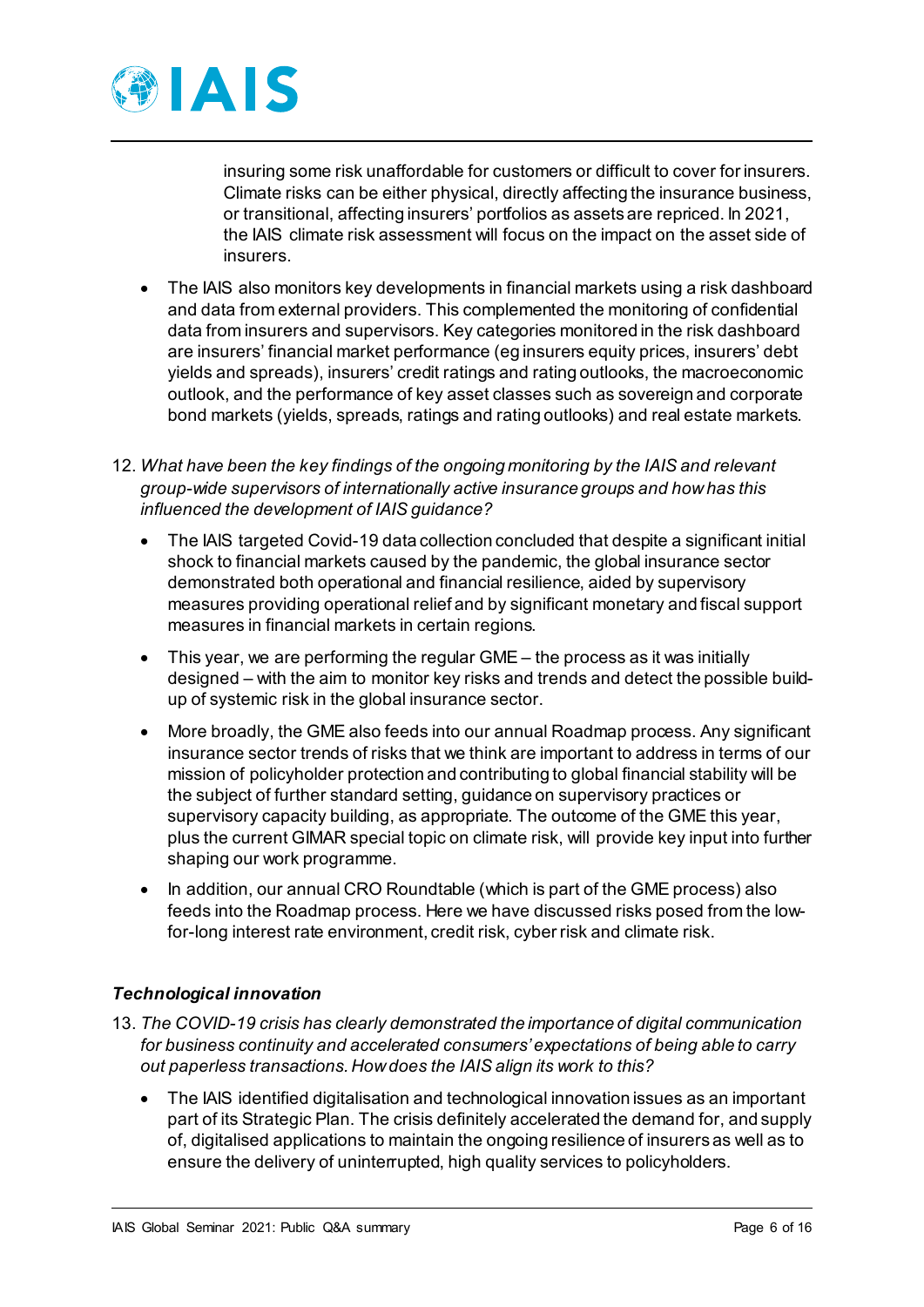

- Increasing customer demand for these types of digitalised offerings has also increased pressure on incumbent insurers to adopt more innovative approaches to insurance services in order to compete with BigTech and FinTech market entrants.
- These accelerations have reinforced the need for supervisors to ramp up their own efforts to enable the digital transformation of the sector in a meaningful and responsible way.
- To this end, the IAIS' FinTech Forum is currently exploring how our members can and should respond to the emerging opportunities and risks triggered by specific technology applications in the insurance sector. In particular, they are looking at the adequacy of current regulatory and supervisory frameworks to respond to increasing demands for the use of Artificial Intelligence, Machine Learning, Interoperable Data Interfaces and Blockchain technology to open up the insurance landscape for more innovative product development and wider market access.
- An important part of this work also includes ensuring that, while promoting increasingly digital-friendly insurance markets, supervisors continue to be mindful of potential new or heightened risks posed to policyholders and insurers as a result of the rapid pace of digital transformation being experienced by the sector.

## *Cyber resilience*

- 14. *Following the IAIS' Cyber Underwriting Small Group (CUSG) report in December, what does the IAIS intend to do regarding cyber underwriting or cyber resilience issues? If the focus is to be on cyber resilience of insurers or outsourcing providers, how will any conclusions be balanced against the substantial positive effects of digitalization and the adoption of InsurTech in the sector? What are the IAIS's plans for future stakeholder engagement as it moves to next steps on cyber?* 
	- Cyber risk and resilience is certainly an important topic, receiving ever more attention in this time of rapid digitalisation and technological innovation. Insurance supervisors have a clear interest in the continued resilience of insurers as they navigate this changing landscape.
	- The IAIS has established an Operational Resilience Task Force (ORTF) that is taking stock of existing supervisory practices with respect to cyber resilience, IT third party outsourcing, and lessons learnt on business continuity planning during the Covid-19 pandemic. This Task Force is in an information gathering stage and is aiming to engage with stakeholders towards the end of the year, followed by the development of issues paper/supporting materials (ie not standards) in 2022.
	- Coordination and cooperation between international standard-setting bodies is paramount on this cross-cutting issue. The IAIS is actively engaged in the FSB's work on cyber resilience. Specifically, the IAIS is represented on the FSB's cyber incident reporting working group and has provided input to the FSB's work on outsourcing and third party relationships.
	- On sound cyber underwriting practices, the IAIS is considering follow-on work arising from recommendations of the Cyber Underwriting Small Group, which issued its report in December 2020. A decision on specific areas for further work will be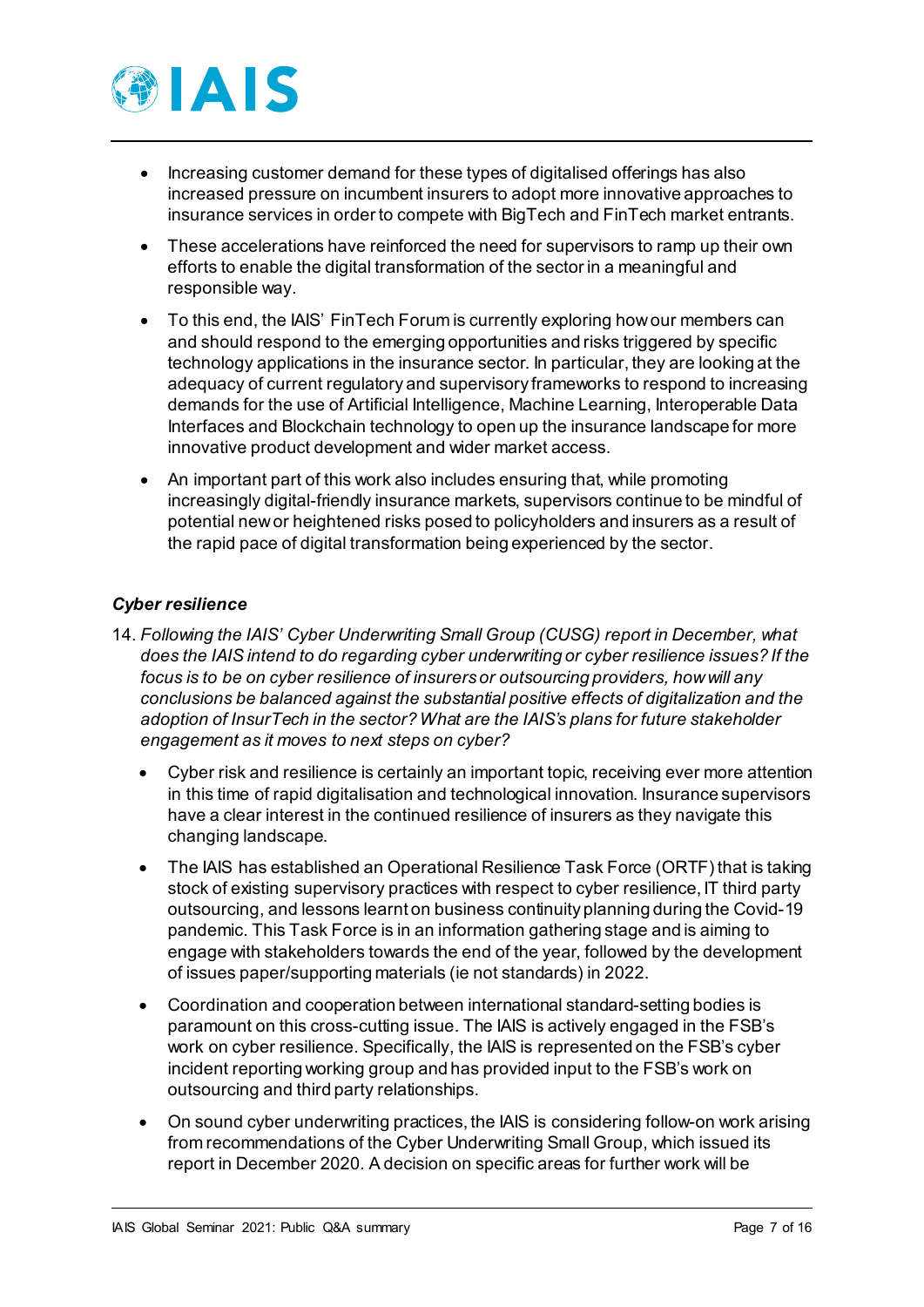

considered as part of the development of the IAIS' 2022-2023 Roadmap. Early and transparent stakeholder engagement will continue to be emphasised.

#### *Climate risk*

- 15. *In the IAIS consultation paper on the supervision of climate-related risks in the insurance sector, it was stated that a proper assessment of industry exposures to climate risks, supervisors need qualitative information on climate risk management and quantitative information on the exposure to physical, transition and liability risks for the industry. The paper noted that relevant public data may come from TCFD-aligned disclosures as this becomes more common. What are the IAIS' views on how supervisors can help improve the availability of ESG data? And what specific action can be taken by the IAIS and its member supervisors to address the issue?*
	- As with any risks, having the relevant information (qualitative and quantitative) for assessing and monitoring the risks is an essential starting point – this is no different for risks related to climate change and sustainability. As outlined in our recently published Application Paper, this means that (i) supervisors should have quantitative and qualitative information on the exposure to physical, transition and liability risks and on climate risk management; and (ii) that insurers publicly disclose information on the climate-related risks they face, as well as how these are managed.
	- The IAIS itself has a role to play by contributing to the availability of data in various ways:
		- $\circ$  By developing supervisory guidance, such as the Application Paper, which set out recommendations and examples for better assessing the risks, including listing concrete indicators;
		- $\circ$  By conducting its own analysis and developing its own risk expertise, and publishing the results: this year we have conducted a targeted climate data collection amongst members to measure investment exposures to climate-related risks. We plan to publish this in September as part of our GIMAR special topic.
		- o Finally, the IAIS follows and supports various global and cross-sectoral initiatives to further improve the availability of data, notably in the field of reporting and public disclosures. The IAIS actively supports various FSB work streams, including a work stream on data gaps, which is due to publish a final report in July. The IAIS also promotes disclosures aligned with the Task Force on Climate-related Financial Disclosures (TCFD) framework, as discussed in a 2020 Issues Paper and the recent Application Paper. In December last year, the IAIS released a public statement setting out our support for the IFRS Foundation proposals to create a Sustainability Standards Board. We believe this will be an important step forward in developing a more globally consistent approach to sustainability disclosure. We support the IFRS approach to move forward first with work on climate and to use the disclosures agreed by the TCFD as a base to work from.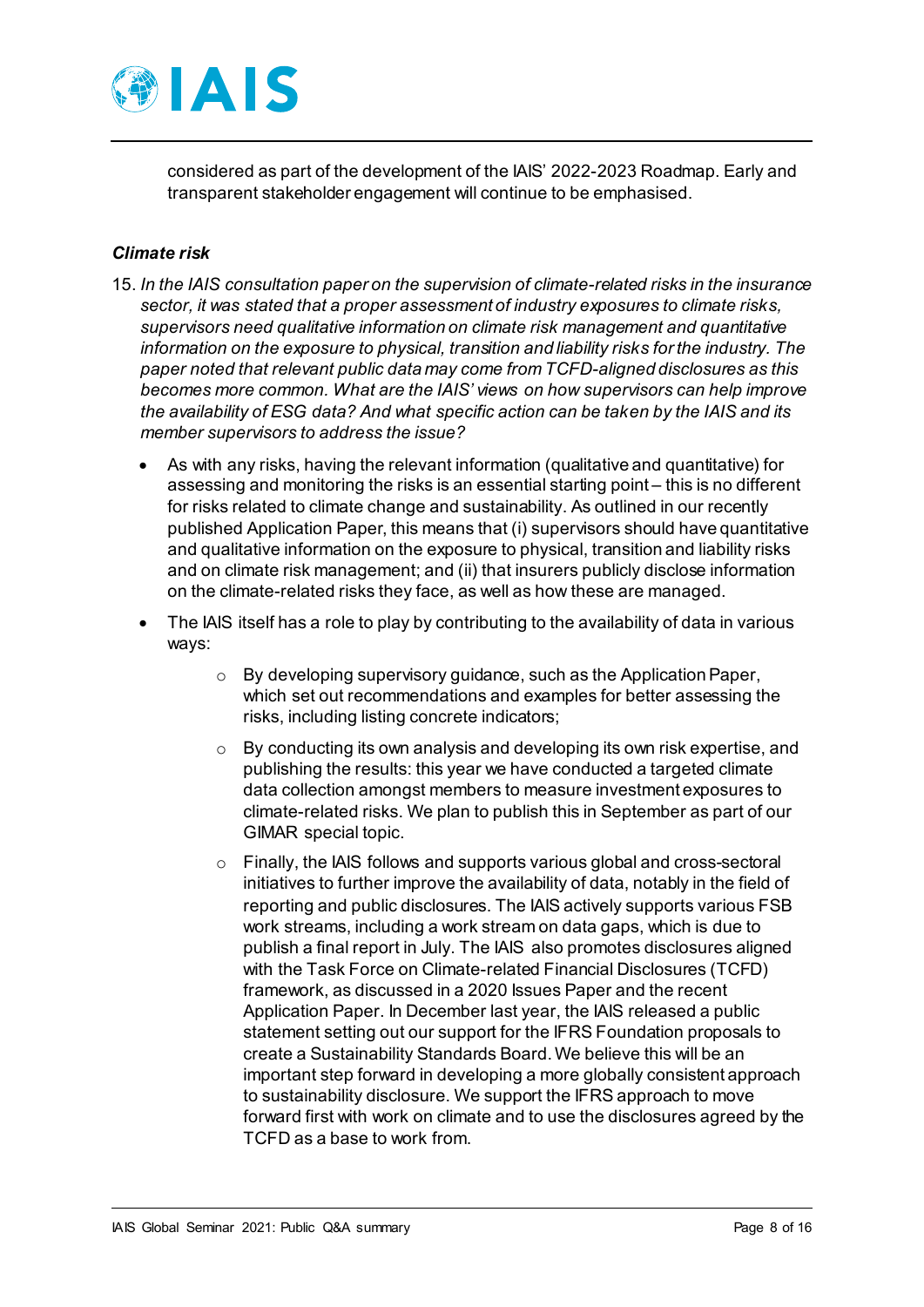

- 16. *How will the IAIS make further progress toward clear, consistent and proportionate standards in the context of climate risks supervision?* 
	- We are very clear on the importance of avoiding fragmentation of the supervisory approaches to climate change. We are helping supervisors have a consistent assessment of the risks from climate change and approaches to supervising this risk.
	- On risk assessment, we are currently working on a GIMAR special report on climate. The analysis in the report is focused on insurers' asset exposures to climate risk, based on data collected from the IAIS membership, which covers a wide geographic sample and about 75% of the global insurance market. This work will provide us with a clear view of the risks to which insurers' assets are exposed.
	- We recently published an *[Application Paper on the Supervision of Climate-related](https://www.iaisweb.org/page/supervisory-material/application-papers/file/97146/application-paper-on-the-supervision-of-climate-related-risks-in-the-insurance-sector)  [Risks in the Insurance Sector](https://www.iaisweb.org/page/supervisory-material/application-papers/file/97146/application-paper-on-the-supervision-of-climate-related-risks-in-the-insurance-sector)*, developed jointly with the Sustainable Insurance Forum (SIF). This paper, the first of its kind by a global standard-setting body, provides insurance supervisors with concrete *tools to* further strengthen their efforts in assessing and addressing climate-related risks and to promote a globally consistent approach to the supervision of climate-related risks.
	- At its June meeting, the IAIS ExCo agreed on a number of steps to further progress our work on climate risk. This package of work outlines a range of activities in support of the High-Level Goals of the IAIS, including on standard-setting and supervisory practices – in particular a gap analysis of IAIS supervisory material, to determine whether climate risk warrants further standard setting work or enhanced supervisory practices or supervisory capacity building.
- 17. *Sustainable finance appears to be a key priority of the Italian G20 presidency. A number of international organisations appear to be involved in global discussions regarding key aspects such as ESG data, reporting standards, taxonomy. What is the (expected) role of the IAIS in these developments?* 
	- We are contributing to the coordinated G20 response on climate being led by the FSB.
	- During the Global Seminar we set out the work the IAIS is undertaking both to assess the risks from climate and to support more consistent supervisory responses.
- 18. *Given the natural alignment of interest between supervisors and insurers [with respect to climate risk], there is a good scope for dialogue and cooperation between the two. How does the IAIS plan to enhance its own engagement and encourage member supervisors to engage?* 
	- The challenges from climate change are so big and so complex that we must take a multi-stakeholder approach. Therefore, the IAIS puts great emphasis on continuing engagement and collaboration with the industry and with our key partners from the supervisory community like the SIF.
	- We already have an excellent dialogue on these issues with trade associations and firms, and in carrying out our activities, such as developing Application Papers, we organise regular consultations and outreach events with the insurance industry. We will continue to support this dialogue, as it is essential for our collective understanding of the how the insurance sector can manage the risks from climate.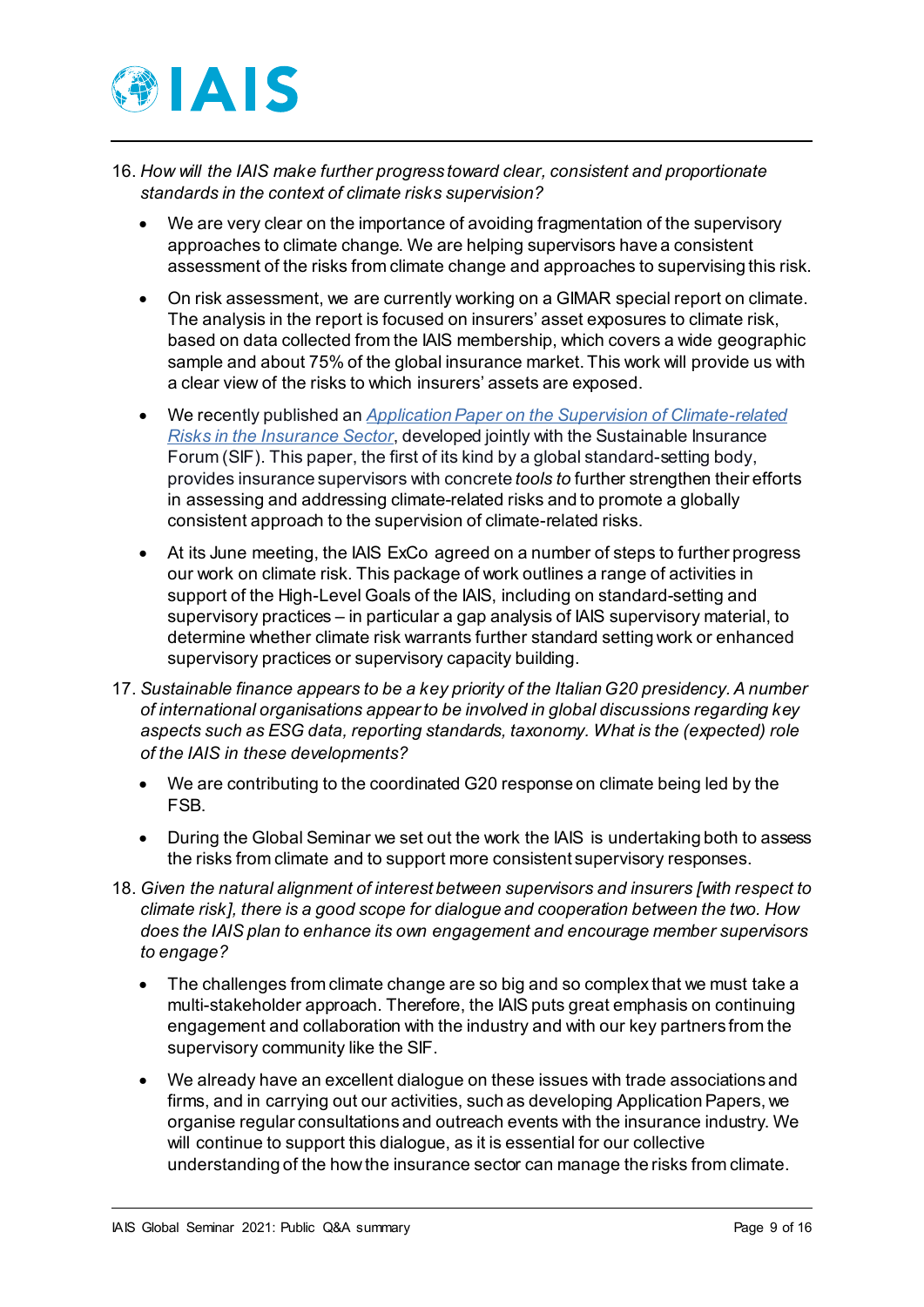

- As our work on climate moves forward we will continue to engage with a wide range of stakeholders.
- Our implementation partners at the Access to Insurance Initiative (A2ii) and the Financial Stability Institute (FSI) at the Bank for International Settlements (BIS) also continue to undertake significant supervisory capacity building work in this space.
- 19. *For insurers to contribute even more in tackling climate change, more needs to be done outside the remit of supervision/ICPs to improve the sustainability performance of the real economy. How does the IAIS perceive the commitments of its members to contribute to this important policy debate at both global and jurisdictional level?* 
	- Insurance supervisors have a role to play in tackling climate change as it impacts their supervisory objectives of protecting policyholders, contributing to financial stability and promoting the maintenance of a fair, safe and stable insurance market. As such, insurance supervisors have an important role to play in ensuring that the insurance sector effectively assesses and addresses risks from climate change.
	- It is for governments to take the necessary policy changes to support mitigation and adaption to the challenges of climate change, as well as the transition to "net-zero". As supervisors, we will stand ready to support these efforts. Also, in case there are certain shortcomings that may hamper the ability to achieve supervisory objectives, the IAIS does recommend supervisors to make its government aware of these – see the ICP Assessment Methodology and the recently published Application Paper.
- 20. *The term 'sustainability' can have a wide variety of possible meanings to stakeholders (e.g. in Reference to UN Sustainable Development Goals? To Environment, Social and Governance criteria for screening investments? To IFRS Foundation work towards standards for Sustainability reporting? To sustainability of insurance?). In view of that, how is the IAIS targeting its work on sustainability and differentiating it from that being addressed by Sustainable Insurance Forum?*
	- The IAIS Strategic Plan sets out the integrated cycle of IAIS activities, with a focus on certain key strategic themes, many of which are areas of common interest to the global community. This includes the theme of climate change risk as well as financial inclusion and sustainable economic development.
	- From a climate change perspective, we have various activities underway many of these jointly with the SIF - as set out in answer to the related questions above. We will continue to take this work forward to ensure that the risks to which are insurers are exposed are effectively addressed. Our work involves both (i) risk assessments, including the current work through the GIMAR special report and possible further work in terms of addressing climate risk data gaps through future GME data collections, and (ii) supervisory practices, through work such as the recently published application paper and future work on a gap analysis of the IAIS supervisory material that will inform areas where further work may be needed in terms of standard setting or supervisory practices.
	- In terms of financial inclusion and sustainable economic development, the IAIS activities are often undertaken in collaboration with our implementation partners including the A2ii and the FSI. We will continue to take forward our work on financial inclusion and sustainable development. For instance, the UN Sustainable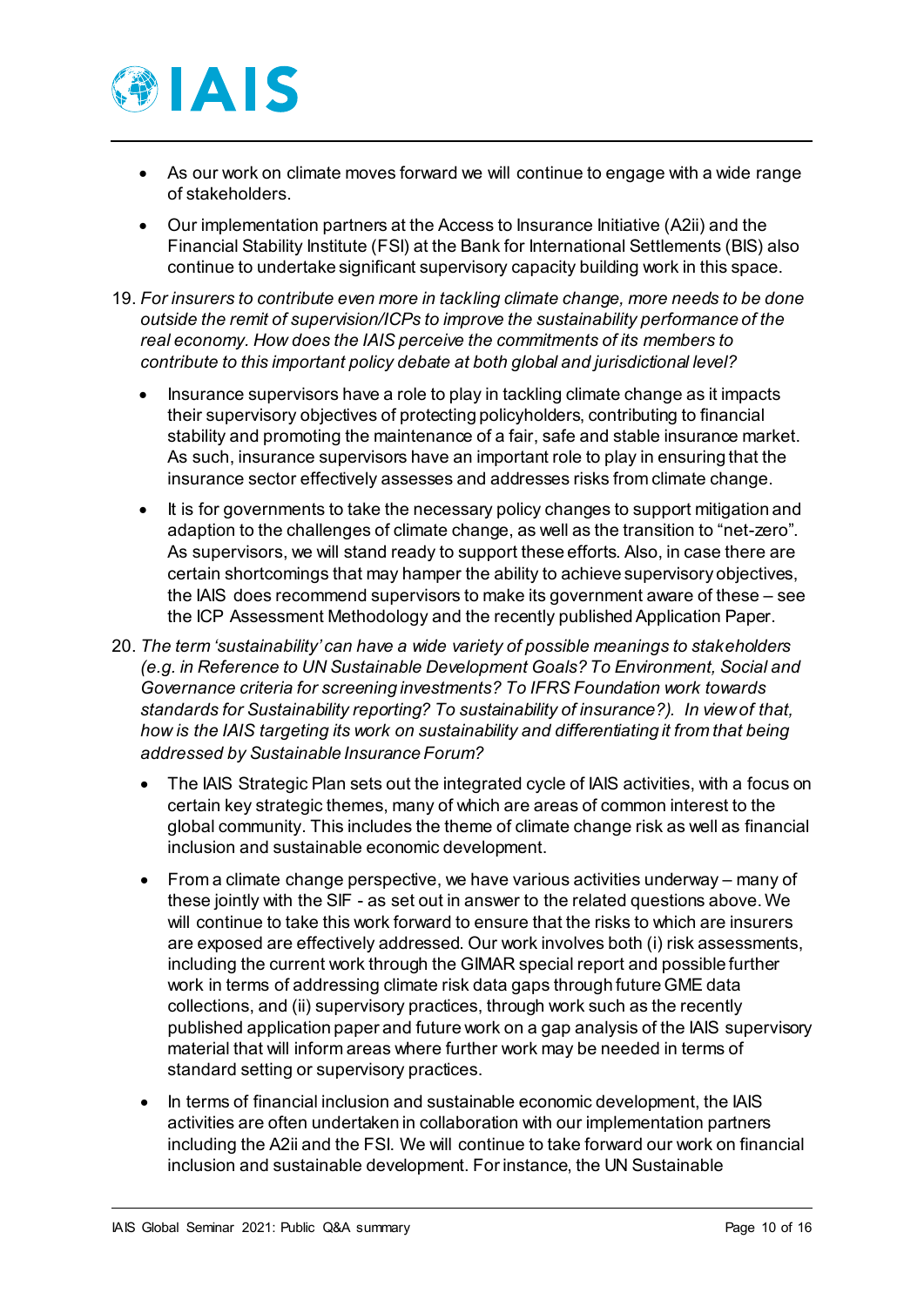

Development Goals are the A2ii theme of the year 2021. The IAIS and A2ii are organising a number of public and supervisor-only events in support of this theme.

- Finally, addressing protection gaps is an important part of IAIS work. On the pandemic protection gap we are currently focused on a stocktake of initiatives underway in various regions – together with key supervisory considerations in this regard. The IAIS is in a unique position to draw comparisons and identify key issues for supervisors to consider. We will work on this together with A2ii, which has been active in developing information sharing platforms, including a series of webinars that explored the pandemic risk protection gap.
- 21. *The IAIS has noted that it will embed strategic work on climate risk into IAIS governance. What is envisioned in this exercise?* 
	- The IAIS has decided to establish a Climate Risk Steering Group to consider climate risk, consisting of senior-level representatives with climate risk expertise, tasked with the role of coordinating and steering all IAIS work on climate risk, as well as being a point of contact to coordinate with external bodies and partners including the SIF.

## *Conduct and culture*

- 22. *What is the thinking behind the Issues Paper on Insurer Culture? And how it intersects with prudential and conduct issues? Clear explanation on the overview and key aspects of the project will be much appreciated.* 
	- Our Strategic Plan identifies culture as a focus area in insurance supervision, given its impact on key aspects of the IAIS' mission of policyholder protection and fair insurance markets.
	- We recognise that issues relating to culture are of increasing importance to both conduct and prudential supervisors, particularly in light of rapidly changing financial markets driven by innovation, shifts in consumer expectations and broader societal challenges. This has been further reinforced recently in light of global insurer and supervisory responses to the impact of Covid-19 on policyholders.
	- Insurers, therefore, are expected to demonstrate solid leadership and cultural commitment to embedding principles relating to both sound prudential management and the fair treatment of customers across all aspects of their business.
	- As an exploratory first step, this paper acknowledges the role of insurer culture as an important intersection point for managing prudential and conduct risks, and for maintaining trust in the insurance sector. Contextualised against the Insurance Core Principles (ICPs), the paper highlights that an insurer's values, business objectives and strategies, clear leadership accountability and communication, as well as positive reinforcement and incentive structures for good behaviour may be effective in promoting a desirable culture, leading to good outcomes for insurers and policyholders alike.
	- Using illustrative examples, the paper attempts to show how the collective set of norms, practices, decision-making and behavioural elements that make up an insurer's culture can directly influence how that insurer manages both prudential and conduct risks.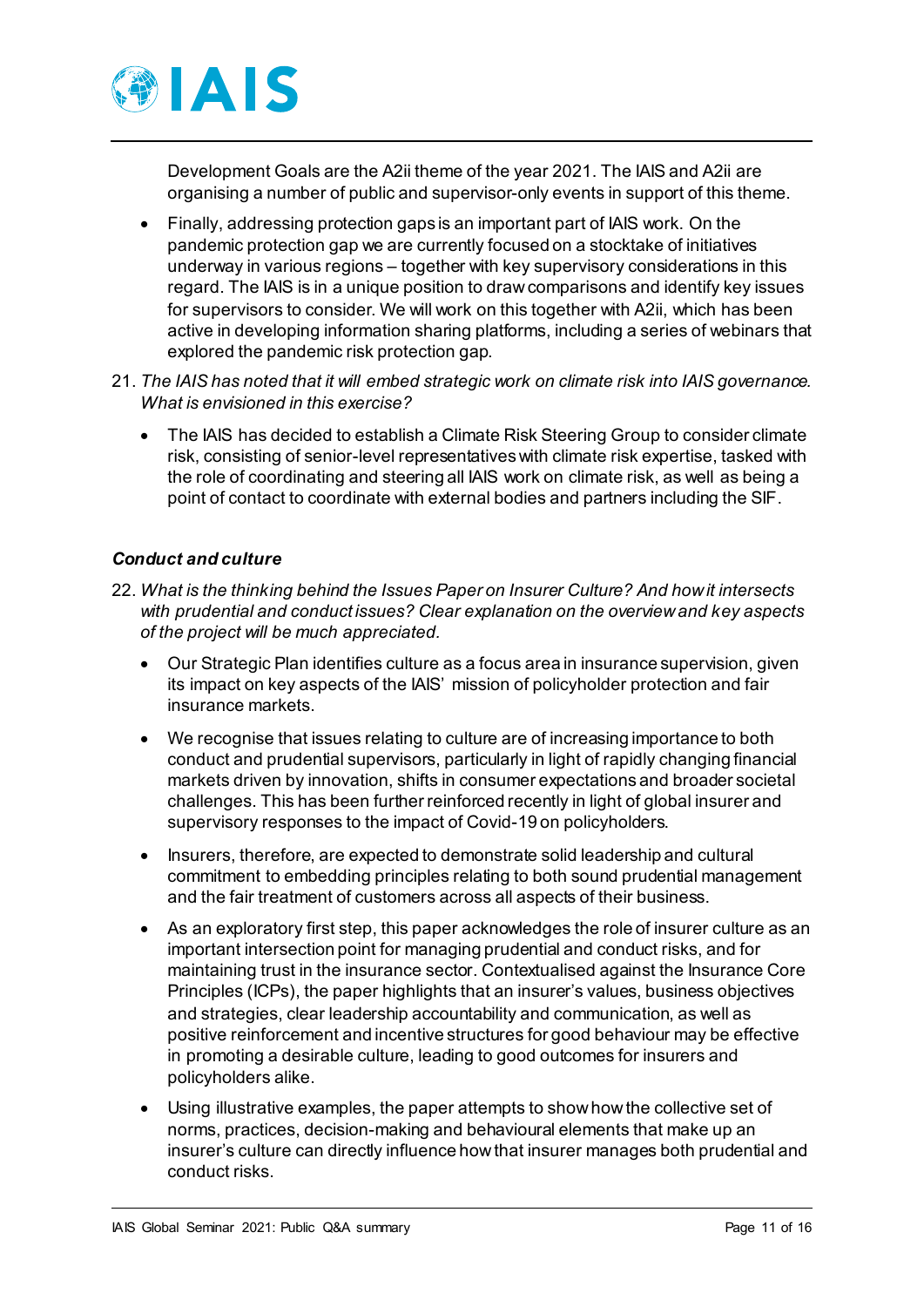

- The paper also recognises that many of the attributes of an effective culture can help insurers deal with major changes or respond to stress situations, such as Covid-19. For insurers with an ineffective culture, the challenges and operational changes brought about by an event like Covid-19 could further exacerbate issues such as misconduct, non-compliance or risky behaviour, potentially leading to adverse outcomes. A sound, effective culture on the other hand, can contribute to the ability and willingness of insurers to adapt swiftly to an event as significant as the current pandemic.
- Recognising that an insurer's culture consists of various dynamic elements that often require subjective assessment over time, following publication of this foundational paper we will consider how best to advance the observations outlined therein in greater depth in future. This could include more targeted exploration of, or practical supervisory guidance on, specific cultural drivers such as remuneration practices and conflicts of interest management by insurers. We also think it would be important to consider how insurers' approaches to issues of diversity and inclusion can influence their overall culture, and vice versa
- We recently published the paper for public comment and held [a public session](https://www.iaisweb.org/page/events/stakeholder-meetings/previous-meetings) on the paper.
- 23. *How will the IAIS reflect national and regional cultural differences in its work on conduct, culture and governance? What are your thoughts on grounding this work in policyholder protection rather than trying to develop a single global standard for 'good' conduct, culture, or governance? What is the current thinking of the IAIS about the need to reflect differences between retail and wholesale (or business-to-business) insurance in the development of conduct standards?* 
	- The ICPs on Conduct of Business set out a number of well-established tenets regarding the expectations of insurers to treat customers fairly. These are based on universally understood outcomes that are sufficiently flexible, and meant to be understood and applied within the specific traditions, cultures and legal regimes of individual jurisdictions.
	- This IAIS, through its diverse membership, recognises that supervisory approaches to conduct of business tend to vary depending on individual national and regional circumstances. Such diversity should be taken into account when implementing our standards and related guidance material, in order to achieve the universally understood outcomes of fair treatment or "good conduct". As mentioned in the ICP material itself, this encompasses concepts such as ethical behaviour, acting in good faith and prohibition of abusive practices, which are commonly accepted norms across jurisdictions.
	- Our current work on culture, conduct and governance does not aspire to ascribe a singular "right" or good culture for all insurers in all circumstances. Instead, as you will see in our upcoming *Issues Paper on Insurer Culture*, we suggest that an insurer's culture may be viewed through a variety of lenses to understand whether it appears healthy, sustainable, purposeful and safe. For supervisors, in any jurisdiction, this would entail understanding whether in a given context a particular insurer's culture effectively promotes positive outcomes related to, for example, sound governance and fair customer treatment as broadly described in the ICPs.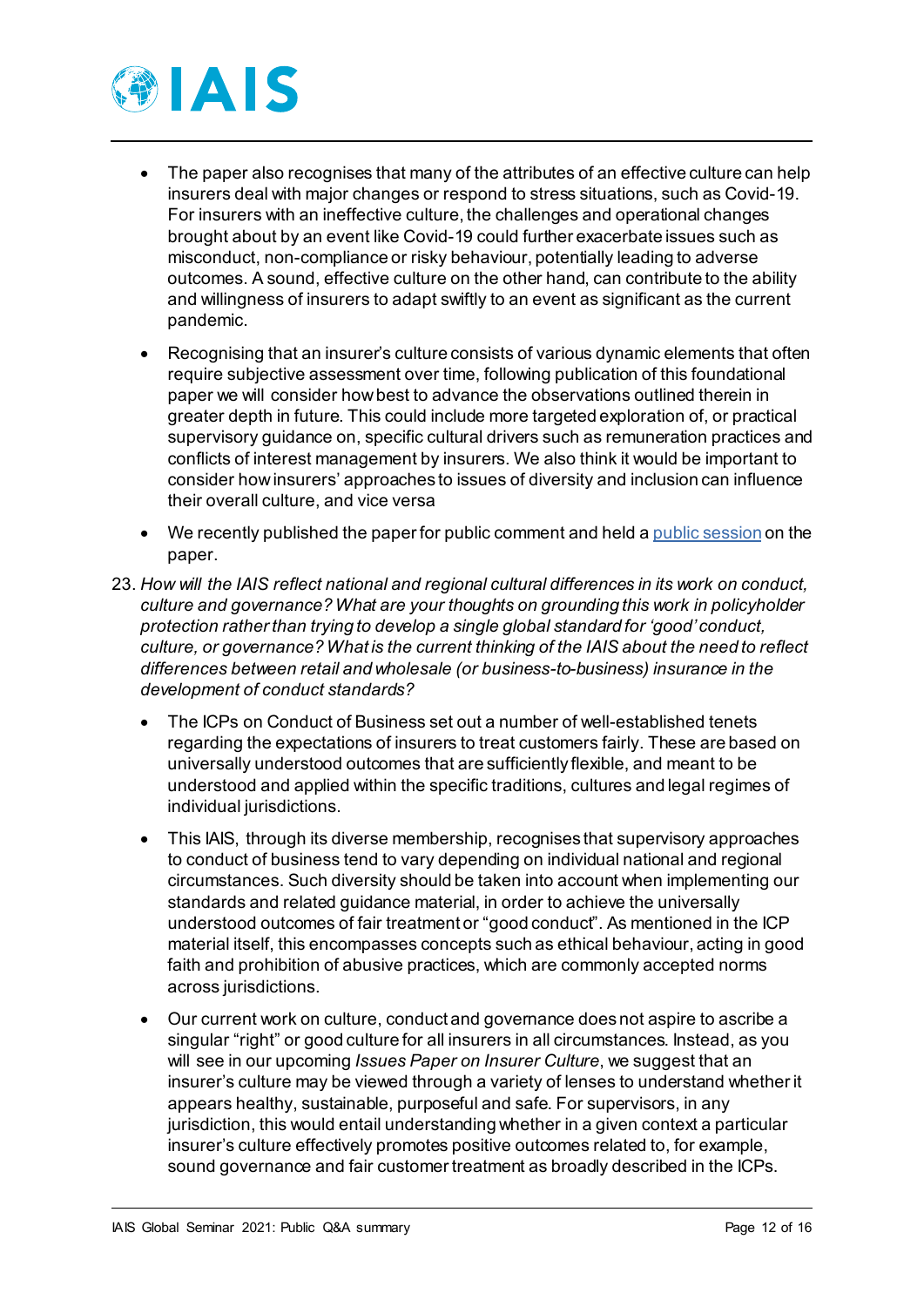

- In respect of reflecting differences between retail and wholesale insurance models in our standards, here again the ICPs are explicit in recognising that supervisory approaches to conduct of business may differ depending on the nature of the customer and the type of insurance cover provided. In assessing whether a particular fairness outcome is being achieved, supervisors would be expected to consider the level of risk of unfair treatment taking into account the nature of the customer (retail or wholesale) and complexity of the cover being provided. We are aware that some jurisdictions are intensifying their vigilance of conduct-related risks for wholesale customers, due to the nature of recent insurance sector developments in these markets.
- This risk-based approach to conduct supervision is reflected in the ICPs and in previous IAIS guidance material, such as the *Application Paper on Approaches to Conduct of Business Supervision*.
- 24. *What is the IAIS's preliminary thinking around the topic of remuneration in the context of conduct, culture and governance? How is this thinking affected by different insurance business models, ownership structures or lines of business?* 
	- Remuneration-related issues are considered as one of the crucial aspects of insurer corporate governance. ICP 7.6 states that a remuneration policy should among others – be in line with the corporate culture and long term interests of the insurer, and should have proper regard to the interests of its policyholders and other stakeholders.
	- In the draft *[Issues Paper on Insurer Culture](https://www.iaisweb.org/page/consultations/current-consultations/draft-issues-paper-on-insurer-culture/https:/www.iaisweb.org/page/consultations/current-consultations/draft-issues-paper-on-insurer-culture/)*, which has been released for public consultation, remuneration is recognised as one of key drivers in facilitating the desired behaviours and supporting a sound culture of an insurer. The paper highlights that remuneration policy that aligns performance-based incentives with long-term value creation and the fair treatment of customers can be a strong indicator of a sound overall culture within the insurer.
	- Recognising that an insurer's culture consists of various dynamic elements that often require subjective assessment, as a next step the IAIS will consider how best to advance the observations outlined in this Issues Paper in greater depth. This would include more targeted exploration of specific cultural drivers, such as remuneration practices.
	- We are at the early stages of work focused on remuneration. This year the Governance Working Group will start exploratory work on remuneration issues. This work is aimed at identifying outstanding issues for supervisors and insurers with respect to remuneration and to analyse current trends and challenges in the context of existing IAIS material and work by other standard-setting bodies. The outcome will be presented to the IAIS Parent Committees in mid-2022, with a recommendation for next steps.
	- As a member of the FSB, the IAIS has supported the implementation of the Principles and Standards for Sound Compensation Practices, which set out a range of measures to effectively align compensation and risk at all financial firms.
- 25. *What is the IAIS's preliminary thinking around the FinTech implications of conduct, culture and governance? The Roadmap references a member-only report on regulatory*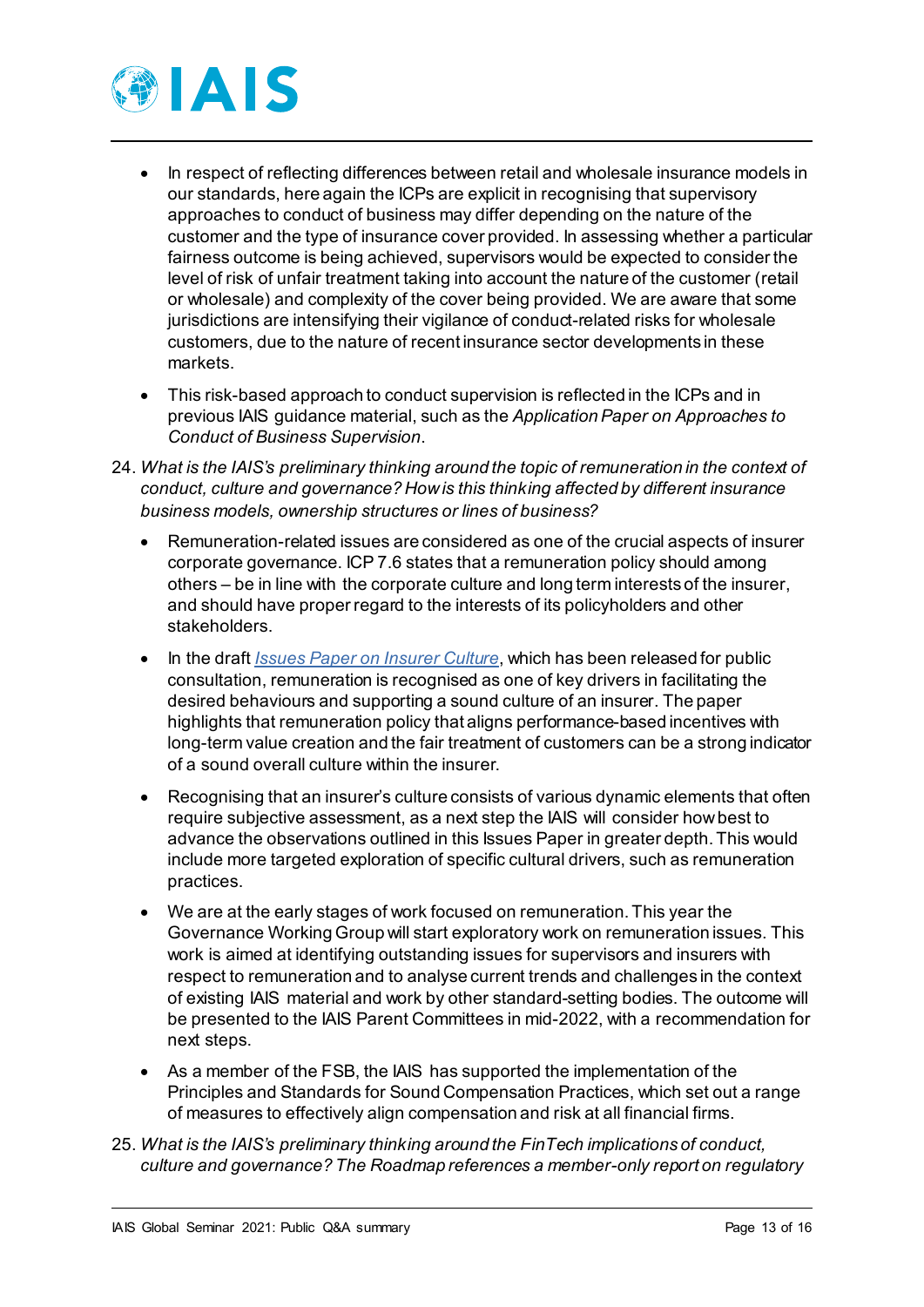

*and supervisory responses to fintech developments, an overview of market developments and implications for the future development of global insurance markets. Will the report (or at least a version of this report) be made public, given the importance of these topics to multiple stakeholders?* 

- One of the objectives of the survey and members-only report is to help identify and prioritise key areas of focus for the IAIS as it plans its future work on FinTech and digital transformation. This will feed into future IAIS strategy and Roadmap discussions, which we will certainly share with stakeholders.
- The IAIS' preliminary thinking on FinTech implications for conduct in particular can be found in our previously published material such as the *Issues Paper on Increasing Digitalisation in Insurance and its Potential Impact on Consumer Outcomes* (2018) and *Issues Paper on the Use of Big Data Analytics in Insurance* (2020).
- There are other projects reflected in the Roadmap that are envisaged to cover broader implications of FinTech for issues such as conduct, culture and governance. For example, the Marking Conduct Working Group is currently working on a project relating to the use of key indicators and data gathering techniques for supervising conduct. This could lead to the development of guidance to address potential inconsistencies and/or gaps in conduct frameworks in responding to the impact of increasing digitalisation and FinTech on consumers.
- The work being done by our FinTech Forum will specifically look at governance, accountability and consumer implications relating to the use of various FinTech applications for core insurance functions, including product design, underwriting, pricing, claims and so forth. The outcome of this work is envisaged to be shared publicly in the form of short information notes and/or articles in future.

## *Diversity & Inclusion (D&I)*

- 26. *What are the key (preliminary) findings from the IAIS' member survey? And how can stakeholder provide feedback to this important topic?*
	- Our 2021-2022 Roadmap sets out a commitment to advance the theme of Diversity and Inclusion. We aim to promote and facilitate the efforts of our Members in advancing D&I in their organisations and in the global insurance sector. We are in the early stages of this work and currently scoping what work could entail here. We expect the IAIS ExCo to make a decision in September on what specific work should be within scope – this will likely include a Member survey later this year.
	- In general, we aim to promote and facilitate efforts of our Members in embedding D&I in their own organisations. We also aim to explore how supervisors can support the insurance sector's efforts to embed D&I aspects in their own organisations and governance, including in their approach towards policyholder protection and fair treatment of customers, as well as achieving broader objectives related to financial inclusion and sustainable economic development.
	- We will be looking to establish regular dialogue, consultation and collaboration with stakeholders on D&I issues, given that this is very much a shared challenge.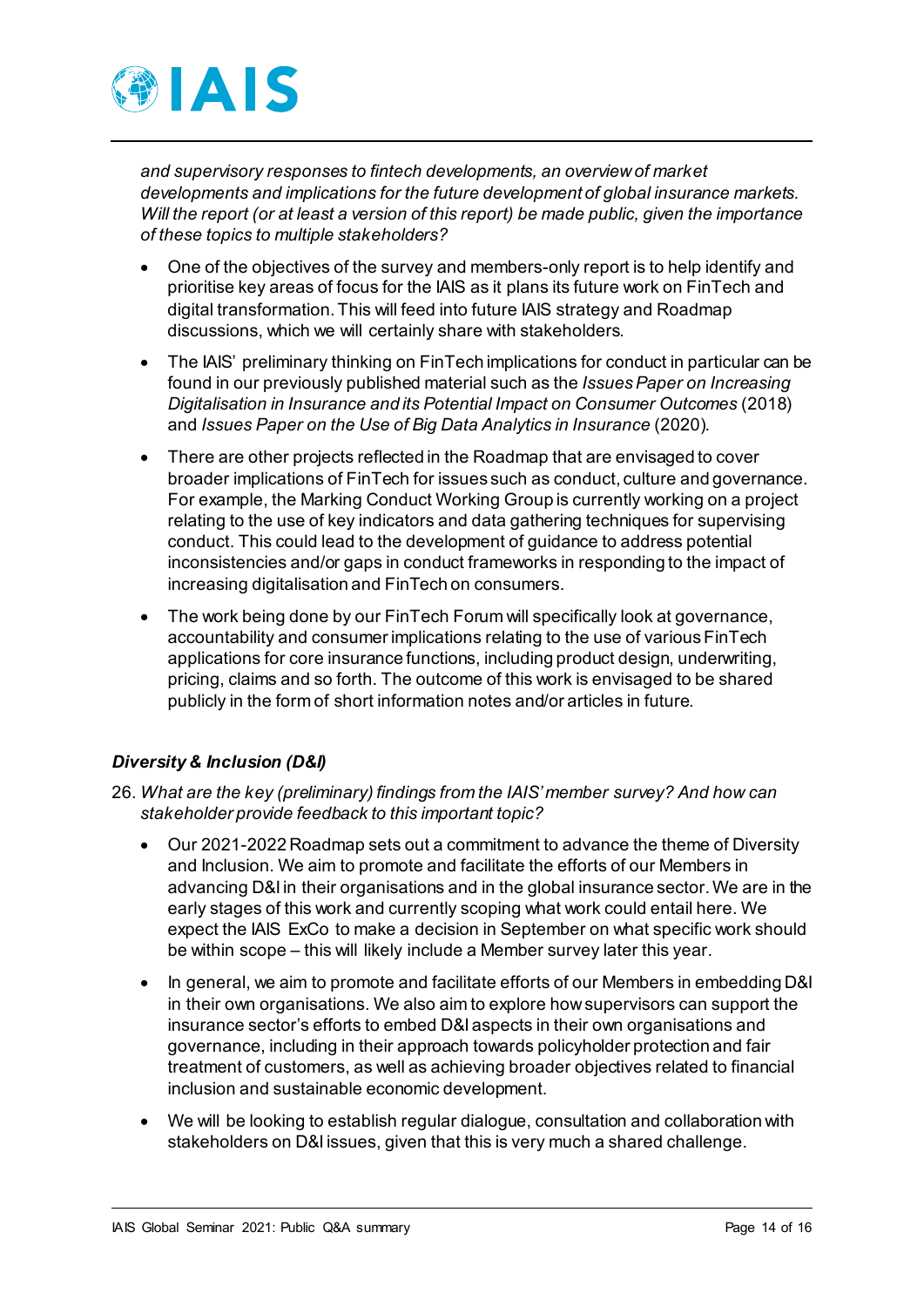

#### *Addressing regulatory fragmentation*

- 27. *How is the IAIS balancing the need to minimize regulatory fragmentation with the need, in certain cases, to take into consideration local markets and regulation? How is this balancing received by the FSB, where concerns about fragmentation have received considerable attention?* 
	- We are well aware of the importance of balancing the need to minimise regulatory fragmentation with the need, in certain cases, to take into consideration local markets and regulation. We do this through seeking consistent minimum global standards for the insurance sector that nevertheless provide some flexibility to adapt the details to local circumstances. We have previously contributed to the FSB's work on these issues.
	- The ICPs form the globally agreed minimum standard for insurance supervision and our members commit to consistent implementation.
	- We are aware that there are some areas, such as climate change, where there is a desire to have a more consistent approach, especially with regard to data collection exercises and the monitoring of vulnerabilities. Meanwhile there are other areas in which local considerations may be more appropriate. Ultimately, national and regional legislatures determine what is set out in insurance legislation in individual jurisdictions.
	- If there are specific concerns about issues of fragmentation, we would of course be interested in discussing these with stakeholders.

#### *Upcoming projects and consultations*

- 28. *The IAIS is undertaking a project aimed at exploring issues and challenges associated with implementing risk-based solvency frameworks in emerging market and developing economy countries. What is the specific focus and scope of this project? What is the timeframe for completion of this project and will it be the subject of an IAIS consultation?* 
	- We are in the early stages of a two-year project to provide practical guidance to help Members develop risk-based solvency regimes. We will start by undertaking a stocktake on materials related to implementation of risk-based frameworks.
	- Such regimes are integral for protecting policyholders, maintaining financial stability and supporting market development.
	- We see an excellent opportunity here for the IAIS Membership to share experiences and advice to support those jurisdictions that want to undertake this change.
- 29. *We would be interested in feedback on how the IAIS intends to move forward on recent consultations on infrastructure and strategic equity investments, macroprudential supervision, liquidity metrics and the supervision of control functions.* 
	- Infrastructure the Infrastructure Task Force is currently analysing data from the surveys it conducted together with stakeholder outreach to inform its future recommendation on whether infrastructure and strategic equity should be granted a differentiated treatment under the ICS. That substantive work will continue over the